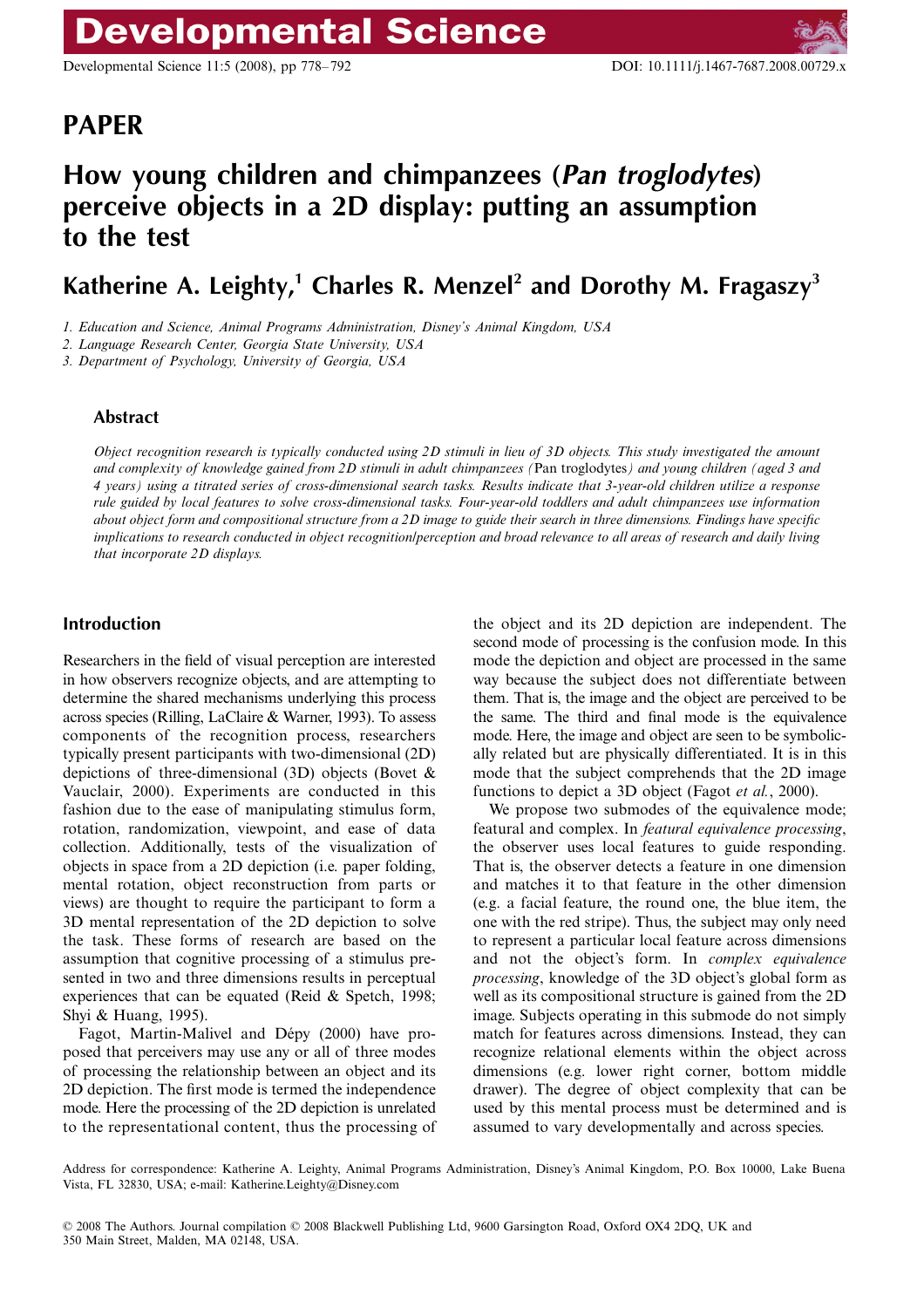Most adult humans can recognize objects from their 2D depictions and differentiate between them as in the equivalence mode (Davenport & Rogers, 1971; Fagot *et al.*, 2000; Watanabe, 1997). Yet, there has been debate in the literature as to the necessity of experience to recognize 3D objects from 2D depictions. Cross-cultural comparisons have demonstrated that participants with little to no experience viewing 2D images were often unable to recognize the objects depicted. It was only with repeated exposure and demonstration of pertinent features that participants came to perceive the images using the equivalence mode (Miller, 1973; Deregowski, Muldrow & Muldrow, 1972). Because experience is clearly a mediating factor in the perception of 2D depictions, investigating these abilities in young children and nonhuman subjects is a scientific necessity before interpreting results of the numerous studies conducted with these subjects utilizing 2D stimuli and extrapolating the findings to 3D perception.

Using visual preference and habituation procedures, Slater, Rose and Morison (1984) examined the perception of 2D depictions of objects in human infants. Their findings indicated that newborns have the ability to take the first step in processing the relationship between the 2D depictions and 3D objects in that they can discriminate between the two forms. To address the issue of crossdimensional equivalence in 5- and 6-month-old infants, Rose (1977) used a visual fixation paradigm with two objects, a sunburst and a diamond constructed of black wooden strips .6 cm thick, along with black and white photographs of each. Findings indicated that infants could detect the difference in dimensionality and were able to transfer information across dimensions. Yet, because only two stimuli were used, and because they were quite different in structure, infants may have been matching local features (i.e. featural equivalence submode) and not representing the objects' structure across dimensions (i.e. complex equivalence submode).

Further, an interesting phenomenon has been documented in 9-month-old infants (DeLoache, Pierroutsakos, Uttal, Rosengren & Gottlieb, 1998; Pierroutsakos & DeLoache, 2003). Infants at this age will often manually investigate 2D depictions of 3D objects. This behavior seems to suggest some degree of processing of 2D images using the confusion mode. The investigators suggest infants' knowledge of the symbolic nature of 2D images lags behind the ability to perceive the pictured information. That is, they are uncertain as to the nature of pictures. While the behavior directed to the 2D images is more tentative than that directed to the 3D object, it does suggest at least a mild degree of confusion.

Perhaps most important to the question of crossdimensional perception is how and when children learn to utilize the information in a 2D display to direct actions in the 3D world. Brown (1969) sought to begin to answer this question by addressing whether children can align 3D objects to match a depiction of their layout presented in two-dimensions. He classified the age-related differences and constructed five stages of comprehension of the 2D depiction. He found that it was not until the age of 6 that children demonstrated complete understanding of the symbolic nature of photographs by correctly arranging items to match the photograph, including matching item placement in depth.

DeLoache and colleagues have conducted many studies using a cross-dimensional search paradigm to address scene perception in young children. By presenting young children with pictures of an object hidden in a room and then introducing the child into the depicted environment, they were able to document the participants' search patterns. Children 24 months of age were unable to find the hidden toy, while 30-month-old children were successful. They believe that these findings indicate that it is not until 30 months of age that children can comprehend the function of 2D images of representing a 'current reality' (DeLoache & Burns, 1994). These findings are comparable to those of Troseth and DeLoache (1998) using video instead of photographic 2D images. In this study, children again searched for a hidden object, but this time they were shown a video of the object being hidden in the room. It was found that 24-month-olds could not complete the task, while 30 month-olds were successful. The findings of these studies of DeLoache and colleagues do provide evidence of comprehension of the representational function of 2D images. Yet, one must consider the possibility that children solve these tasks by using featural equivalence. That is, 30-month-old children may be guided in their search by a relevant feature of the scene present in both the 2D image and 3D environment (i.e. search under the chair). It remains unclear as to whether children at this age have developed the ability to process 2D images in the proposed complex equivalence submode.

These findings in young children beg the question of what mode of processing of 2D stimuli is utilized in nonhuman subjects. Nonhuman primates are widely studied in most areas of visual perception research, especially neural imaging studies that are meant to allow us to comprehend human functioning by studying brain– behavior relations in nonhuman primates. The vast majority of these testing paradigms present subjects with 2D depictions of 3D objects and many extrapolate the results to humans. Therefore, it seems that research to understand if and how primates perceive 2D depictions of 3D objects is a necessity that has often been neglected (Fagot *et al.*, 2000). Further, the handful of studies that have attempted to parse out the perceptual processing of 2D stimuli in nonhuman primates have produced contradictory findings.

Cross-modal matching-to-sample (MTS) is one technique that was used in early studies of this cross-dimensional perception in nonhumans. Davenport and Rogers (1971) presented two chimpanzees and one orangutan with a photograph and had subjects select the appropriate match to the item in the photograph by haptically (in the absence of vision) investigating a pair of objects. The 3D objects were described as 'highly distinguishable' such as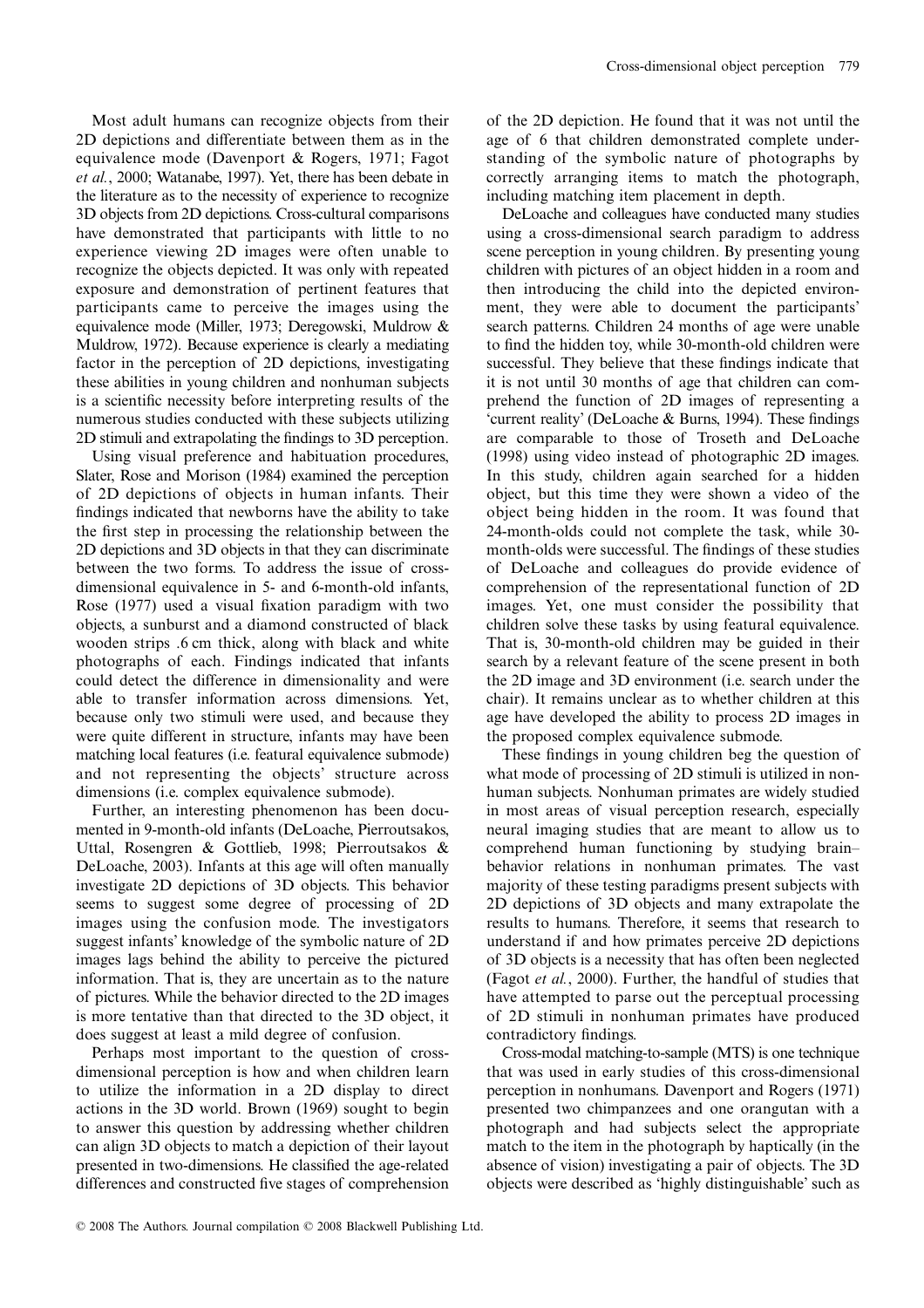a tap handle, padlock, fishing lure, and bobbin. It was found that the apes correctly matched the 3D object to the 2D depiction at levels significantly above chance. Malone, Tolan and Rogers (1980) conducted a similar study with two male rhesus macaques and found that both monkeys learned to complete the task with extensive practice. In contrast, Winner and Ettlinger (1979) failed to replicate the findings of Davenport and Rogers (1971) with two juvenile chimpanzees. Thus, previous results using cross-modal techniques indicate that some, but not all, apes and macaques learn to use photographs as discriminative stimuli to select 3D objects haptically, but the findings do not specify which aspects of the photographic stimuli were crucial to correct performance.

Other techniques that are not cross-modal in nature have also been utilized to examine abilities for crossdimensional transfer in nonhumans. Zimmerman and Hochberg (1970, 1971) trained infant rhesus macaques to discriminate between flat and solid objects, such as wooden squares and cubes. After learning this discrimination, the infants transferred the discrimination to photographs of these objects (Zimmerman & Hochberg, 1970, 1971). These findings are difficult to interpret due to the extreme physical contrast that existed between the 3D objects. Subjects may have used the featural equivalence submode to guide their actions rather than the complex equivalence submode.

Utilizing a similar methodology, Martin-Malivel (1998) examined the abilities of baboons to distinguish between objects and their 2D depictions using a go/nogo discrimination task. Subjects had low rates of success in completing the cross-dimensional transfer phase of this task and in many cases positive transfer was not achieved. Therefore, the equivalence mode of processing was clearly not available to all subjects in all conditions. An interesting finding of a facilitating effect of object familiarity in subjects able to complete this task supports the notion that familiarity affords processing of 2D images in the equivalence mode.

Perhaps the most robust results have been obtained using a categorization paradigm in which animals are not matching pictures of objects to the objects themselves but rather are classifying them as a specific type of object. Several studies have found that chimpanzees have the capacity to match pictures of objects to their assigned categories (e.g. 'food/non-food', 'tool/food'; Premack & Woodruff, 1978; Savage-Rumbaugh, Rumbaugh, Smith & Lawson, 1980; Tanaka, 1996). Similar abilities of transferring a learned categorical discrimination across dimensions have been observed in olive baboons (Bovet & Vauclair, 1998). Results from cross-dimensional categorization tasks such as these lend stronger support to the use of the equivalence mode of processing 2D stimuli, yet they do not rule out the use of the featural equivalence submode since features can be used to define membership in a category. Martin-Malivel and Fagot (2001) presented an interesting variant of this methodology using a cross-modal go/no-go categorization task in

which baboons were presented with images of humans or baboons prior to discriminating between human and baboon vocalizations. One baboon demonstrated a cross-modal priming effect of reduced reaction times when the picture and vocalization were conceptually related. This effect was replicated when the images were degraded, thus reducing the likelihood that object features were the sole basis of the priming effect.

A number of studies have demonstrated speciesappropriate responses to 2D depictions of biologically relevant stimuli. For example, von Heusser (as cited in Bovet & Vauclair, 2000) presented a marmoset with photographs of butterflies and snakes. He noted the production of a grasping response to butterfly images and fear reactions to the snakes. Bovet and Vauclair (1998) observed baboons reaching to 2D cutouts of food images but not to non-food images. Behavioral responses such as these to 2D stimuli suggest that processing may be occurring in the confusion mode. Using comparable methods, Sackett (1965, 1966) and Rosenfeld and van Hoesen (1979) presented slides of different social situations and partners to rhesus monkeys reared in isolation and observed appropriate fear responses to threats. Similar results were obtained when cynomolgus monkeys were shown slides depicting threatening individuals (Kyes, Mayer & Bunnell, 1992). Analogous results have been obtained when animals are presented with dynamic video images. Juvenile bonnet macaques demonstrate speciesappropriate responses when they observe video of individual social displays (Plimpton, Swartz & Rosenblum, 1981). Additionally, squirrel monkeys produce speciesappropriate alarm calls and threat reactions when shown video of different predators (Herzog & Hopf, 1986). Finally, Boysen and Berntson (1986) documented elevated heart rates in chimpanzees after viewing photographs of familiar keepers and agonistic conspecifics.

Evidence from nonhuman primates suggests that both apes and monkeys respond to 2D depictions much as they respond to 3D objects to some degree. Unfortunately, it is not clear on what level they perceive the relationship between objects and 2D images. Do nonhuman primates always distinguish between objects and images (i.e. they do not operate in the confusion mode), and if so, do they utilize a response rule based on local features (i.e. featural equivalence submode), or do they gain knowledge of the structure of the object (i.e. complex equivalence submode) from the 2D depiction?

The methodology used in this study was derived from that which has been used to assess the abilities of young children and chimpanzees to use scale-models, pictures, and video presentations of real-world situations. In these studies the subjects are presented with information regarding the location of a hidden item in a miniature 3D (scale-model) or 2D (picture, video) format. Subjects are then allowed to search the 3D environment where the object is hidden and their search behavior is documented. It is not until children reach 30–36 months of age that they can successfully use a model or 2D image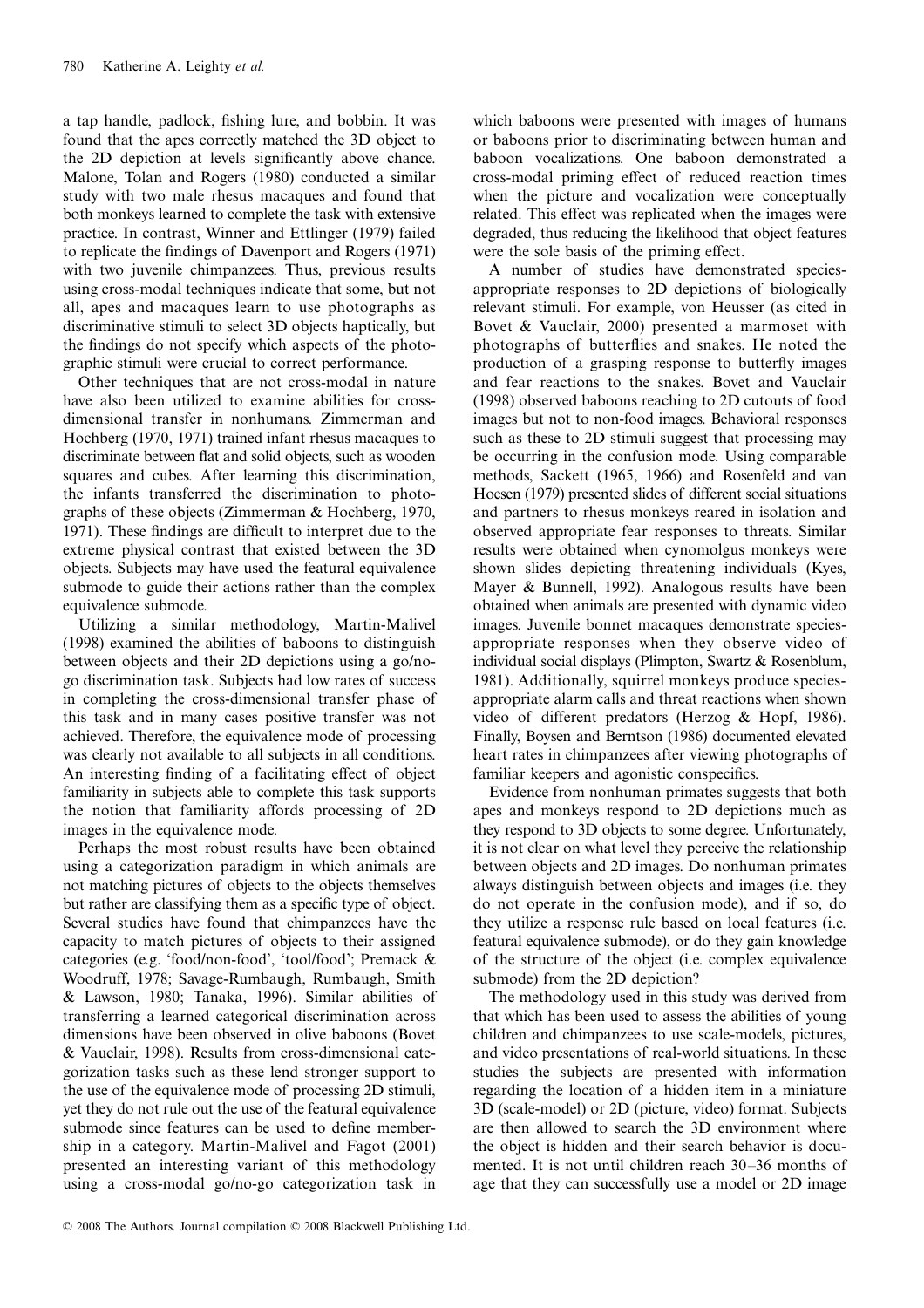| Subject | Dob        | Lexigram<br>training | 2D experience                                                                                     |
|---------|------------|----------------------|---------------------------------------------------------------------------------------------------|
| Lana    | 10/7/1970  | <b>Yes</b>           | Exposure to television, videos and photographs<br>Computerized tasks                              |
|         |            |                      | (Hopkins, Washburn & Hyatt, 1996; Rumbaugh, Washburn, Savage-Rumbaugh & Hopkins, 1991;            |
|         |            |                      | Rumbaugh, 1977)                                                                                   |
| Sherman | 5/10/1973  | Yes                  | Exposure to television, videos and photographs                                                    |
|         |            |                      | Live video interactions                                                                           |
|         |            |                      | Computerized tasks                                                                                |
|         |            |                      | (Hopkins et al., 1996; Rumbaugh et al., 1991; Savage-Rumbaugh, 1986; Menzel, 1985)                |
| Panzee  | 12/31/1985 | Yes                  | Exposure to television, videos and photographs                                                    |
|         |            |                      | Computerized tasks                                                                                |
|         |            |                      | 2D to 3D transfer tasks                                                                           |
|         |            |                      | (Hopkins et al., 1996; Rumbaugh et al., 1991; Brakke & Savage-Rumbaugh, 1995, 1996; Menzel, 2005) |
| Mercury | 11/15/1986 | No                   | Exposure to television and videos                                                                 |
|         |            |                      | Computerized tasks                                                                                |
|         |            |                      | (Hopkins et al., 1996; Rumbaugh et al., 1991)                                                     |

**Table 1** *Chimpanzee subjects' background information*

to guide their search (DeLoache, 2000; DeLoache & Burns, 1994; Troseth & DeLoache, 1998). When presented with a 3D scale-model or its 2D video image, chimpanzees demonstrated the ability to use the information provided to guide their search when other strategies were eliminated or made ineffective (Kuhlmeier & Boysen, 2001; Kuhlmeier, Boysen & Mukobi, 1999). While compelling, these scale-model studies do not eliminate the potential use of featural matching to solve the task. That is, both young children and chimpanzees may search for the hidden item using distinctive local features (e.g. look under the round item, in the black box).

Chimpanzees show excellent spatial memory in largescale outdoor environments. In studies of map reading and memory, four juvenile chimpanzees (Menzel, Premack & Woodruff, 1978) and an adult chimpanzee (Menzel, 2001, 2005) used a video representation of a field or a forest as a guide to locating objects in that area. The adult chimpanzee performed accurately with overnight delays exceeding 15 hours. The visual features that chimpanzees use to encode locations in complex naturalistic environments are not completely understood at this time, but the accuracy of the chimpanzees in video tasks encouraged the use of video presentation in the current study (see also Poss & Rochart, 2003).

In order to determine the level of processing of 2D images, we utilized a bottom-up approach and began by addressing the perception of individual objects across dimensions. In the pair of experiments presented here, the perceptual processing of 2D stimuli and comprehension of their relationship to 3D objects by chimpanzees and young children was examined using a titrated series of cross-dimensional search tasks. Systematic removal of discriminative local features from the test objects followed by ordered increases in their structural complexity across testing phases allowed for clear conclusions as to the mode of perceptual processing and the level of object complexity that can be represented across dimensions by these subjects. If 2D depictions are associated to 3D objects using the featural equivalence submode, performance on

the cross-dimensional search task would decline with the removal of distinctive local features. If processing occurred using the complex equivalence submode, performance would not be affected by the removal of local features and increases in structural complexity in the absence of distinctive local features could be assessed.

# **Experiment 1**

# *Method*

# Subjects

Four adult chimpanzees (aged 16 to 33) served as the subjects for this study (two male, two female). Subjects were housed and testing occurred at the Language Research Center of Georgia State University. All subjects have experience with 2D stimulus presentations of pictures and video, have participated in a variety of cognitive tests, and three of the four subjects have extensive training in the use of a lexigram system (see Table 1 for detailed training history). Normal diet and husbandry conditions were not altered during the course of this study.

#### Materials

The study was conducted in an indoor enclosure measuring  $4.67 \text{ m} \times 4.01 \text{ m} \times 2.59 \text{ m}$ . The front panel of the enclosure contained two inset testing stations, each measuring  $48.26 \text{ cm} \times 91.44 \text{ cm} \times 58.42 \text{ cm}$  and located 93.98 cm from the ground and 1.02 m apart (see Figure 1). An opaque panel measuring  $1.50 \text{ m} \times 1.19 \text{ m}$  was used to obstruct the chimpanzee's view from one testing station to another. A ledge was positioned inside the entire cage front such that the subjects could be seated during the testing session. Live images used during testing were captured using a Panasonic Hi-8 Camera and relayed to a 26″ Sony WEGA Trinitron Color Television.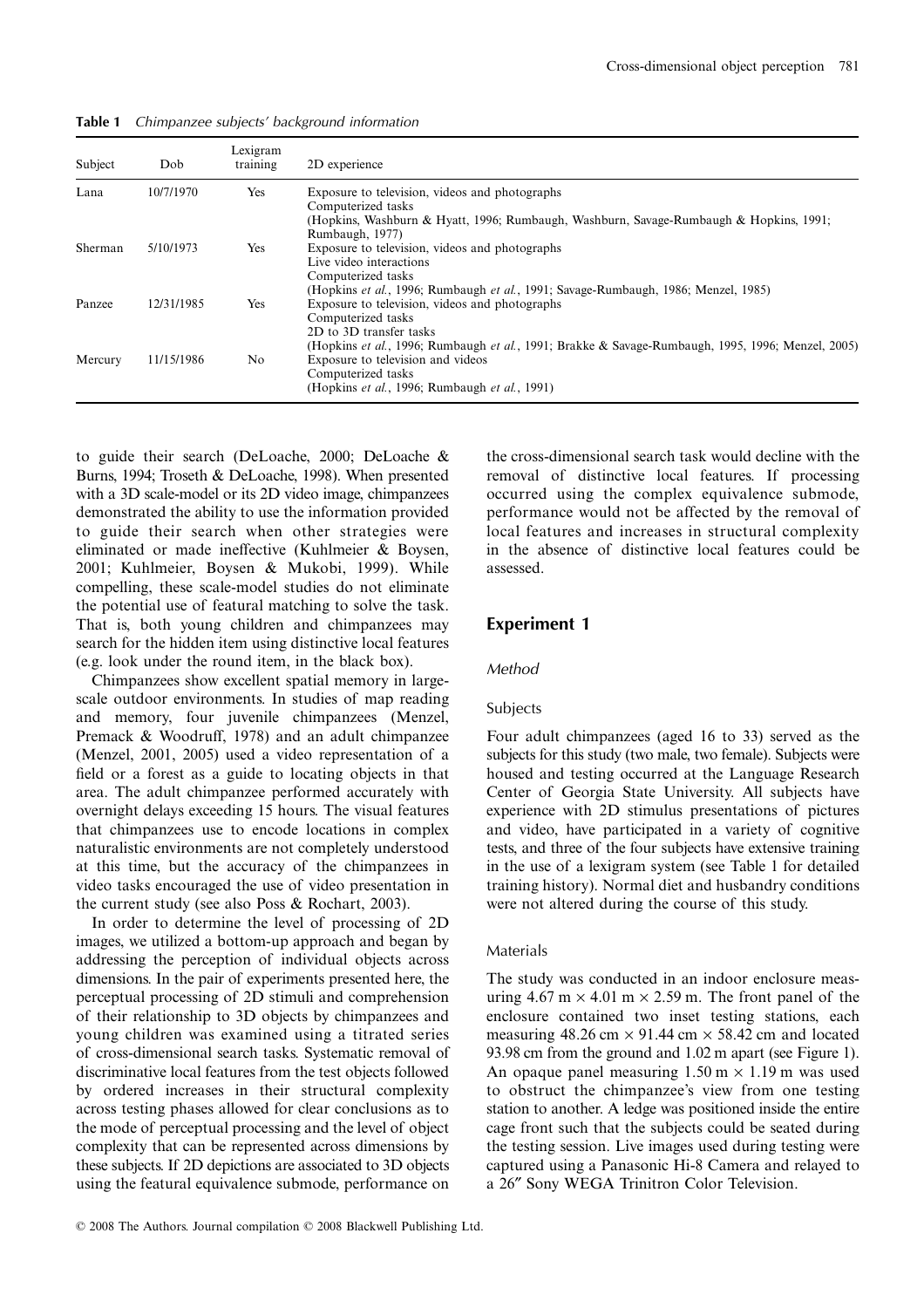

**Figure 1** *Chimpanzee testing setup.*

## Procedures

Two experimenters administered a titrated series of cross-dimensional search tasks to the subjects (see Figure 1). At the beginning of each trial the subject sat in front of a television screen positioned outside testing station 1 by experimenter 'A'. An opaque panel was positioned to block any viewing of testing station 2 and experimenter 'B' from testing station 1. Instead, the actions of experimenter 'B' were captured by a video camera and presented on the television screen. On each trial, experimenter 'B' would hide a marshmallow within an object on a table adjacent to testing station 2. This event was simultaneously viewed by the subject on the television screen. The screen was then turned off and experimenter 'B' would place the test stimuli at testing station 2. The subject was then led by experimenter 'A' past the opaque panel and seated at testing station 2. The subject was then permitted to touch one location and received the marshmallow if the correct location was selected.

To reduce experimenter bias, experimenter 'A' was not informed as to the location of the marshmallow across trials. Additionally, after placing the test items at station 2, experimenter 'B' would turn his/her back to the experimental setup to avoid providing any cues to the subject as to the marshmallow's location. Experimenter 'A' would then observe the subject's choice and call out the selected location. Experimenter 'B' would then announce whether the choice was of the 'correct' or 'incorrect' location. If the 'correct' location was selected on the first choice, experimenter 'A' would retrieve the marshmallow and hand it to the subject to consume. If the 'incorrect' location was selected, experimenter 'A' would show the subject the empty location followed by the 'correct' location. On each trial, experimenter 'B' recorded the first choice location and whether this choice was 'correct' or 'incorrect'.

Subjects were tested between two and four days per week for approximately 15 minutes per session (approximately 5–10 trials). A testing session was terminated when the subject no longer attended to the task and/or left the testing area. The criterion for completion of a testing phase was selecting the correct location of the hidden marshmallow on 17 of 20 consecutive trials (85% correct). Attainment of criterion performance on a testing phase advanced the subject to the next phase of testing. Testing was terminated when the subject achieved criterion on all phases or no longer attended and/or participated in a testing phase after completing a minimum 50 trials on that phase.

Eight titrated phases of testing were presented:

# Phase 1: Color and Form MTS

In this first phase of testing, subjects learned the crossdimensional search procedure by locating the hidden marshmallow beneath the correct sand mold (averaging 15 cm3 ) in a two-choice match-to-sample (MTS) task (see Figure 2a). An array of six sand molds were used in this phase and the selection and location of all stimuli, in this phase as well as subsequent testing phases, were randomized across trials. During the MTS procedure, experimenter 'B' hid the marshmallow beneath a sand mold positioned on a tray while the subject viewed this event on the television screen. The screen would then be turned off and experimenter 'B' would add a second sand mold of a different shape and color as the distracter stimulus. Experimenter 'B' would then place the tray containing these two items (in the same spatial orientation as during baiting) at testing station 2 and would then turn away from the testing stimuli. Experimenter 'A' would then lead the subject from behind the opaque panel to testing station 2 and the subject would make a selection between the correct and distracter items. This crossdimensional procedure required the subject to identify the correct item using properties of color and form.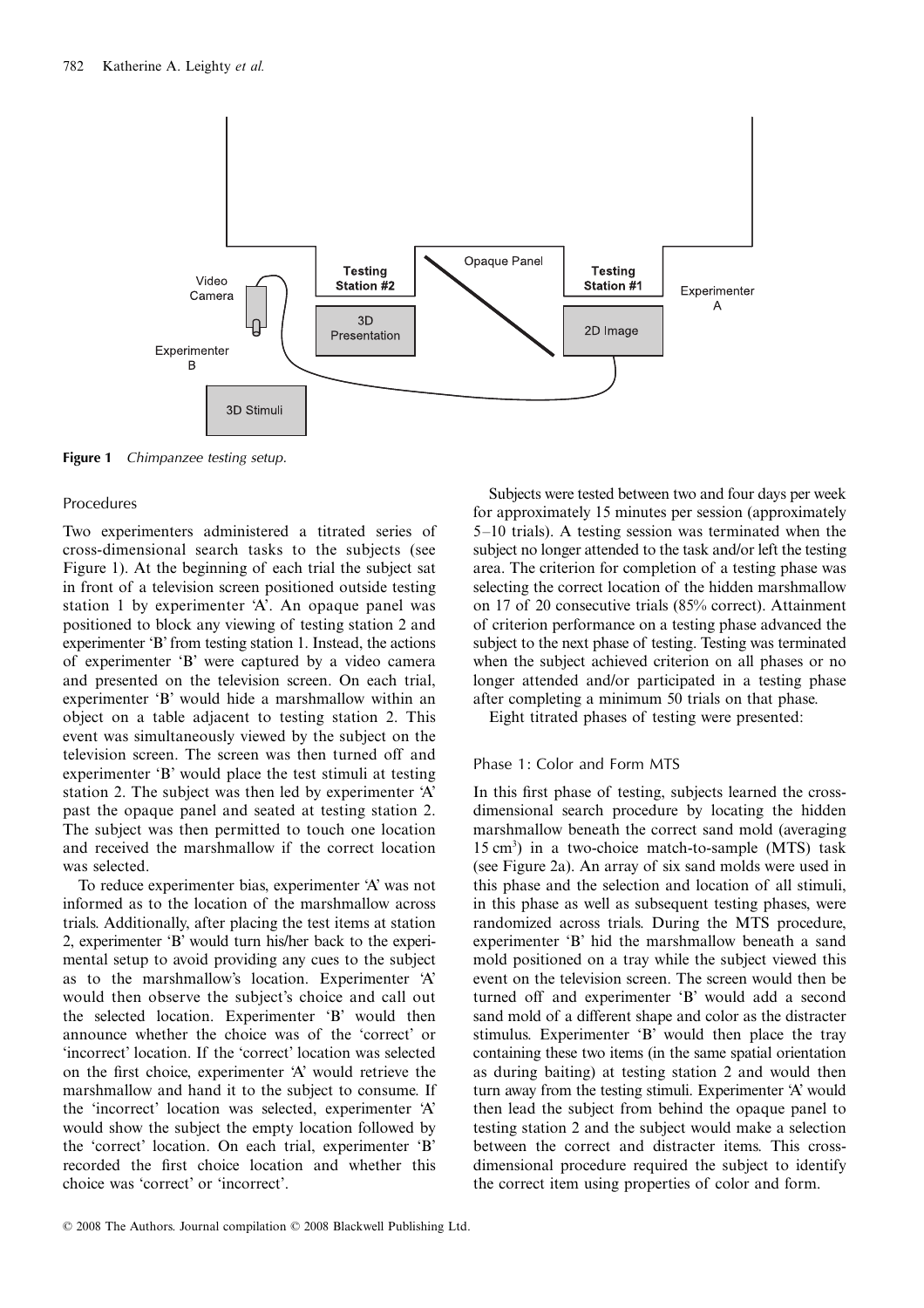

**Figure 2** *Stimuli used in eight titrated phases of testing.*

# Phase 2: Form MTS

The second phase of testing followed the same MTS procedure as the Color and Form MTS procedure (Phase 1) except that in this phase, the sand molds of varied shape were all painted blue (see Figure 2b). Controlling for color differences in this way required subjects to identify the correct item cross-dimensionally using properties of form alone.

# Phase 3: Local Feature discrimination

In phases 3–8 the stimuli used to conceal the marshmallow were structurally identical tip-out bins (12 cm  $\times$  16 cm  $\times$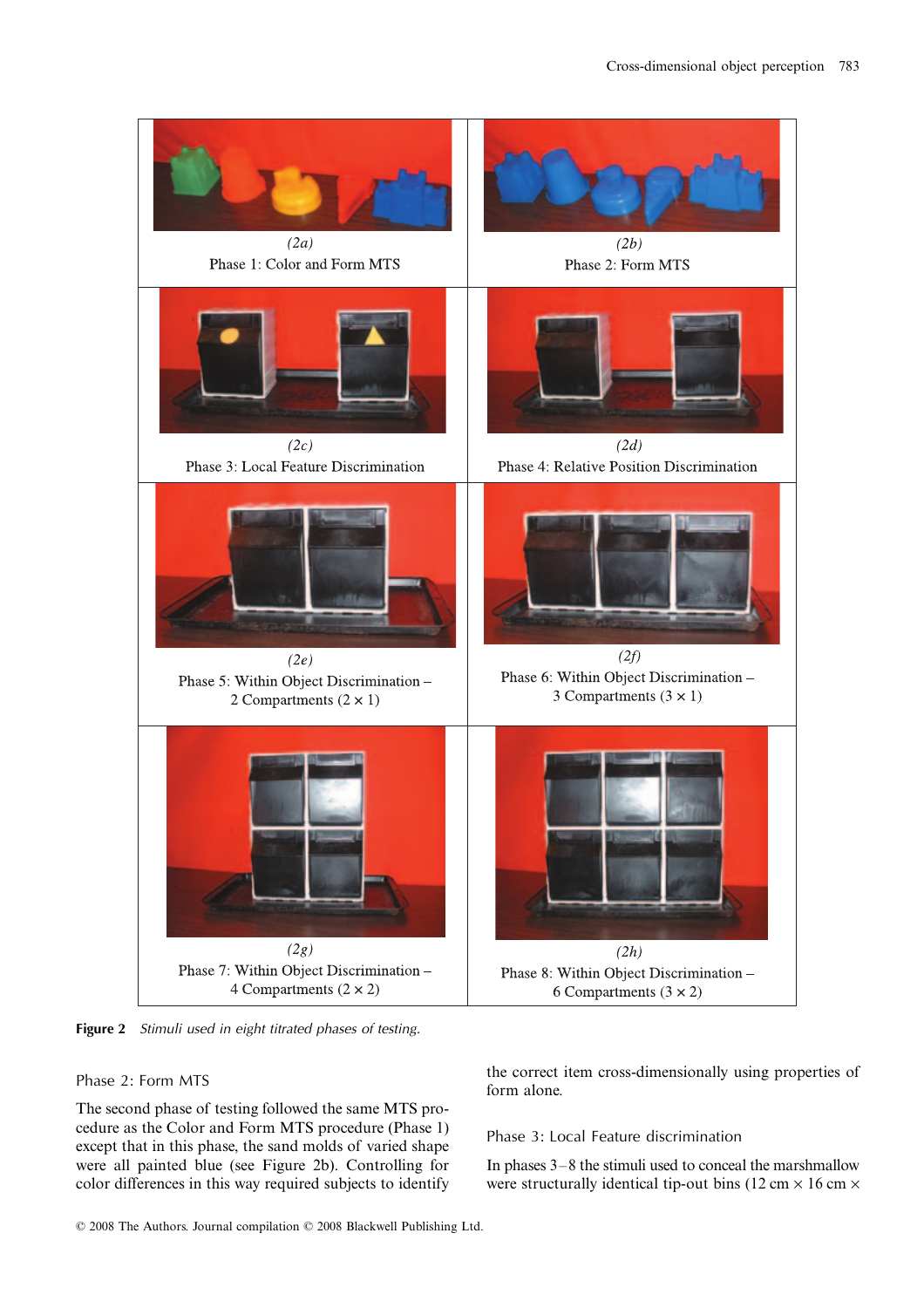11 cm). In this phase, two bins were used in a crossdimensional discrimination procedure, each marked with a distinctive local feature (circle and triangle) (see Figure 2c). This testing phase required the subject to identify the location of the hidden marshmallow by recognizing the distinctive local feature or the container's relative position (left/right) across dimensions.

At the start of each trial, the camera was positioned on the two containers. Experimenter 'B' hid the marshmallow in one of the two containers and the subject viewed this event on the television screen. The screen was turned off and the procedure was carried out as in previous testing phases.

## Phase 4: Relative position discrimination

In phase 4, two structurally identical containers were again used in a cross-dimensional discrimination procedure as in the previous testing phase. Here, the local features were removed and correct responses were mediated by the ability to represent the relative position (left/right) of two globally identical stimuli across dimensions (see Figure 2d).

Phase 5: Within Object discrimination – 2 compartments  $(2 \times 1)$ 

In this fifth phase of testing, the two identical containers were combined along their vertical axis to form a single object (see Figure 2e). Thus, the location of the hidden item in this phase had to be recognized across dimensions by its relative position (left/right) within the global form of a single object with two featurally identical compartments. All methods of presentation in this phase and in all subsequent phases were carried out in the same manner as in the previous testing phase.

Phase 6: Within Object discrimination – 3 compartments  $(3 \times 1)$ 

To increase the complexity of the cross-dimensional discrimination, three identical containers were combined to form a single object in this phase (see Figure 2f). Thus, to make a correct response, the subject had to discriminate between three featurally identical locations (left, middle, right) within the global form of a single object across dimensions.

Phase 7: Within Object discrimination – 4 compartments  $(2 \times 2)$ 

In this seventh testing phase, four containers were combined to form a single object with four compartments in a  $2 \times 2$  layout (see Figure 2g). The subject therefore had to represent the correct location of the hidden marshmallow across dimensions by discriminating between four featurally identical compartments (top left/top right/ bottom left/ bottom right) within the object's global form.

Phase 8: Within Object discrimination – 6 compartments  $(3 \times 2)$ 

In the final phase of testing, the complexity of the stimulus was again increased by combining six identical containers to form a single object with six compartments in a  $3 \times 2$  layout (see Figure 2h). In order to reliably produce the correct response, the subject had to represent the location of the hidden item across dimensions by discriminating between six featurally identical compartments (top left/top middle/top right/bottom left/bottom middle/bottom right) within the object's global form.

# 3D control trials

If a subject did not attain criterion performance on a testing phase (1–8), 3D control trials were conducted to ensure that performance deficits were not due to memory or attentional failures. During these trials, the subject was presented with the phase of the task it could not complete in the cross-dimensional form. The subject directly viewed the experimenter 'B' hide the marshmallow in the test stimuli at testing station 1 (3D). The experimenter would then move the items to testing station 2 and the subject would follow and make its choice of the location of the hidden item (3D). All subjects attained criterion level performance (85%) in the 3D control tests in the first block of 20 trials presented.

# Analysis

The total number of trials presented prior to attaining criterion performance in each cross-dimensional phase was determined for each subject. To examine the distribution of errors in the most complex form of the task, errors in Phase 8 (Within Object discrimination  $-3 \times 2$ ) were classified according to the categories 'Previous Location', 'Horizontal' or 'Vertical'. An error was defined to be a 'Previous Location' error if the compartment selected was the location of the hidden marshmallow on the previous trial. A 'Horizontal' error occurred when the subject chose a compartment on the same horizontal row as the correct location and it was not a 'Previous Location' error. A 'Vertical' error occurred when the subject chose the compartment within the same vertical column as the correct location and it was not a 'Previous Location' error. The distribution of these errors was examined using a Chi-Square test.

# *Results*

Phase 1 (Color and Form MTS)–Phase 5 (Within Object discrimination  $-2 \times 1$ )

All four subjects attained criterion performance on these phases of the cross-dimensional search task with the number of trials to attain criterion ranging across phases and subjects from 20 to 165 trials. Number of trials to attain criterion performance in each phase for each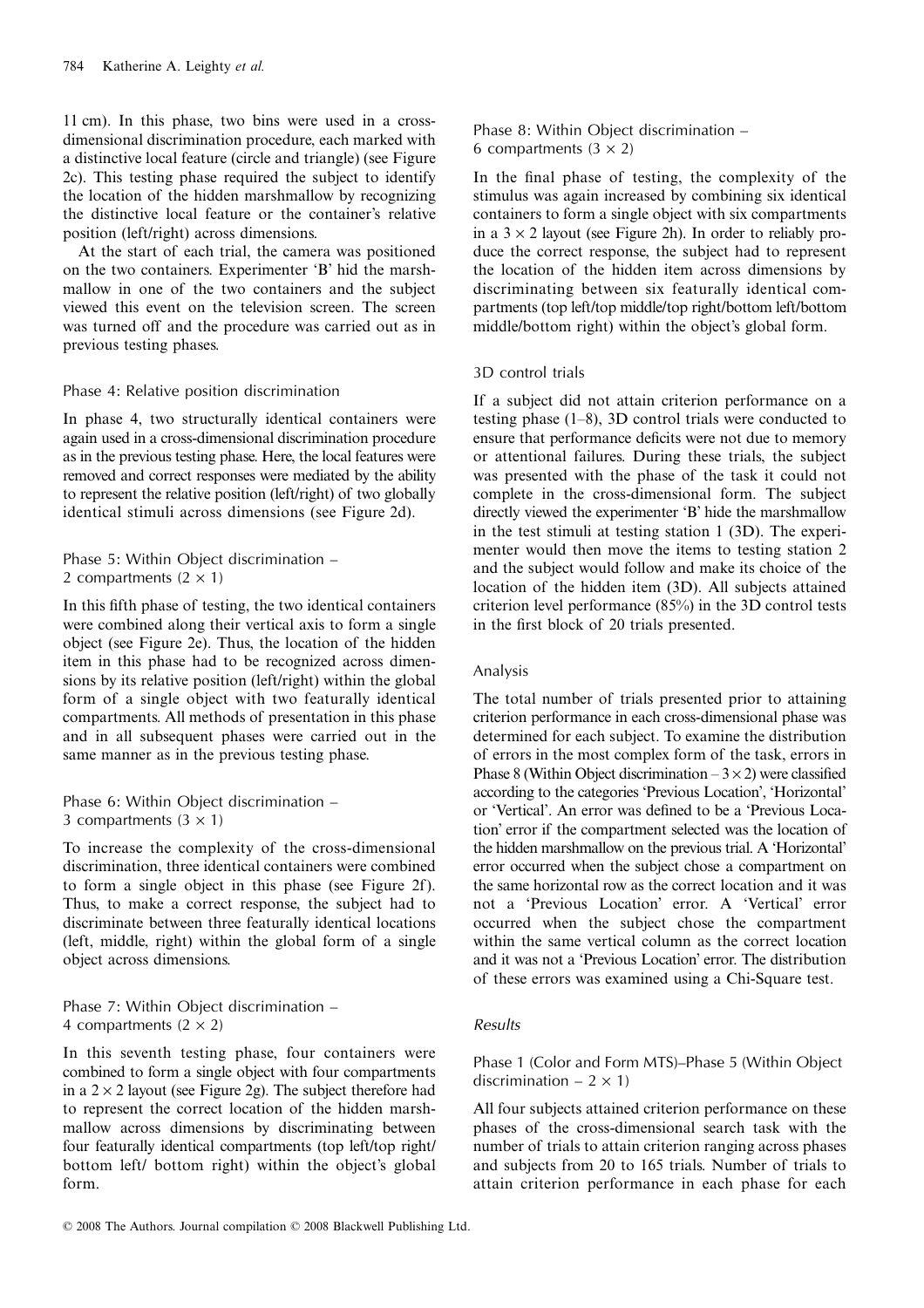|  | Table 2 Number of trials presented to attain criterion performance* by phase in chimpanzee subjects |  |  |  |  |  |  |
|--|-----------------------------------------------------------------------------------------------------|--|--|--|--|--|--|
|--|-----------------------------------------------------------------------------------------------------|--|--|--|--|--|--|

|                                                 | Subject |            |        |            |                 |
|-------------------------------------------------|---------|------------|--------|------------|-----------------|
| Phase                                           | Lana    | Mercury    | Panzee | Sherman    | Mean $(SD)$     |
| 1 Color and Form MTS                            | 20      | 107        | 40     | 83         | 62.50 (39.64)   |
| 2 Form MTS                                      | 20      | 29         | 126    | 59         | 58.50 (47.99)   |
| 3 Local Feature discrimination                  | 84      | 25         | 20     | 39         | 42.00(29.13)    |
| 4 Relative Position discrimination              | 35      | 165        | 20     | 20         | 60.00(70.36)    |
| 5 Within Object discrimination $(2 \times 1)$   | 20      | 55         | 20     | 85         | 45.00 (31.36)   |
| 6 Within Object discrimination $(3 \times 1)$   | 52      | <b>CNA</b> | 69     | 234        | 118.33 (100.53) |
| 7 Within Object discrimination ( $2 \times 2$ ) | 101     | л          | 119    | 59         | 93.00 (30.79)   |
| 8 Within Object discrimination $(3 \times 2)$   | 37      | л          | CNA    | <b>CNA</b> | 37 (N/A)        |

CNA = Criterion Not Achieved.

X = Phase Not Attempted. \* Criterion Performance = Correct on 17 of 20 consecutive trials.

subject along with a mean and standard deviation value across subjects by phase is presented in Table 2.

Phase 6: Within Object discrimination – 3 compartments  $(3 \times 1)$ 

Three of four subjects attained criterion performance on this cross-dimensional discrimination procedure in which three containers were combined to form a single object with three identical compartments. Mercury was dropped from testing due to lack of participation after the minimum 50 attempts. The mean number of trials to criterion across the three successful subjects was 118.33 (*SD* = 100.53) (see Table 2).

Phase 7: Within Object discrimination – 4 compartments  $(2 \times 2)$ 

In this phase, four identical containers were combined to form a single object arranged in a  $2 \times 2$  configuration. All three subjects that attempted this phase attained criterion performance with a mean number of trials to criterion of 93.00 (*SD* = 30.79) (see Table 2).

Phase 8: Within Object discrimination – 6 compartments  $(3 \times 2)$ 

In this final testing phase, six identical containers were combined to form a single object arranged in a  $3 \times 2$ configuration. One of the three subjects that attempted this phase attained criterion performance; Lana in 37 trials (see Table 2). Panzee and Sherman were dropped from testing after the minimum 50 attempts due to lack of participation/attention.

#### Error analysis of Phase 8

Lana committed eight total errors in the 37 trials needed to attain criterion performance. Of these eight errors, two were 'Previous Location' errors. Thus, 25% of Lana's errors may have been due to proactive interference effects. Of the remaining errors, Lana made four 'Horizontal'

| <b>Table 3</b> Distribution of errors in Phase $8 -$ Within Object |  |  |  |
|--------------------------------------------------------------------|--|--|--|
| discrimination $(3 \times 2)$ for chimpanzee subjects              |  |  |  |

|                   | Subject              |                          |  |  |
|-------------------|----------------------|--------------------------|--|--|
| Error type        | Lana                 | Sherman & Panzee         |  |  |
| Previous location |                      | 11                       |  |  |
| Horizontal        | 4                    | 35                       |  |  |
| Vertical          |                      |                          |  |  |
| Total errors      | 8                    | 64                       |  |  |
| Total trials      | 37                   | 100                      |  |  |
|                   | (Criterion achieved) | (Criterion not achieved) |  |  |

errors and one 'Vertical' error (see Table 3). Due to the  $3 \times 2$  configuration, horizontal errors were twice as likely as vertical errors in this phase. Therefore, Lana's distribution of 'Horizontal' and 'Vertical' errors did not differ from that expected by chance (binomial proportions,  $p = .637$ ). Sherman and Panzee made a total of 64 errors in the 100 trials they attempted (50 each) before testing was halted due to lack of participation/ attention. Of these 64 errors, 11 were 'Previous Location' errors (17%). These subjects made 35 'Horizontal' errors' and 3 'Vertical' errors (see Table 3). Thus, the distribution of errors for these two subjects was significantly different than that expected by chance ( $\chi^2 = 11.066$ ,  $p = .0009$ ).

#### *Discussion*

Results supported the assumption of previous research utilizing 2D stimuli that chimpanzees do have the capacity to learn to equate their perception of objects presented in a 2D depiction with their 3D form. Previous research on cross-dimensional perception of individual objects demonstrated the capacity to match 3D items and their 2D depictions in nonhuman primates but did not eliminate the possibility that subjects were following a response rule of matching for local features across dimensions to solve the tasks (proposed featural equivalence submode). Additionally, prior work did not address the specific structural knowledge of the object that is gained from the 2D image. Here, by invoking a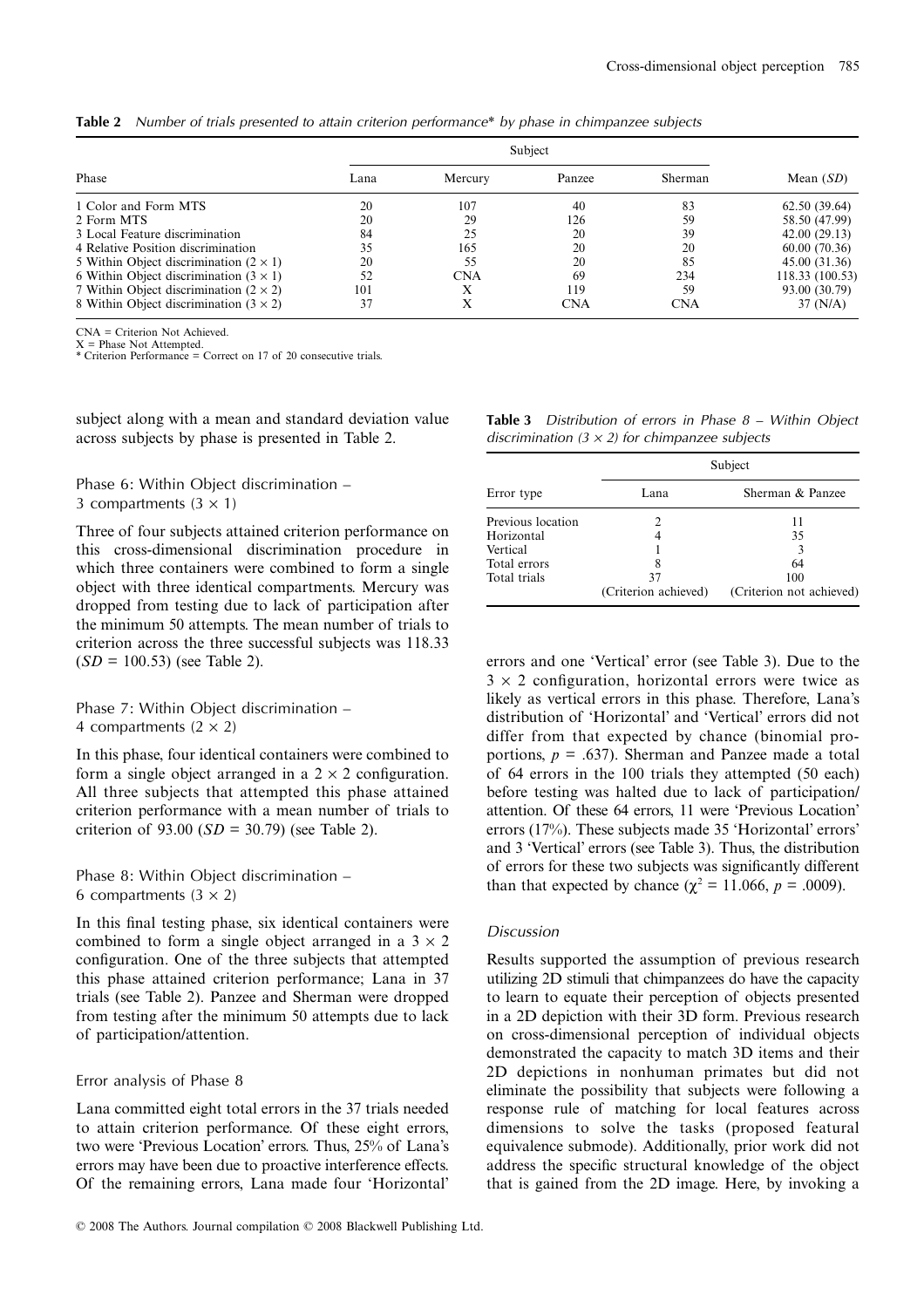titrated testing series of cross-dimensional search tasks it was possible to illuminate the level of object complexity that chimpanzees can extract from a 2D image with and without the use of local features.

In the early phases of the experiment, all chimpanzees demonstrated the ability to complete matching-tosample (MTS) tasks using information gained from a 2D television monitor to act upon 3D objects. The two phases of MTS testing (Color and Form MTS, Form MTS) were presented to address the ability of chimpanzees to recognize objects across dimensions. By removing color as a featural cue in Phase 2 (Form MTS), we demonstrated that chimpanzees can recognize objects across dimensions using object form and/or features.

A comparison of the results of Phase 3 (Local Feature discrimination) to Phase 4 (Relative Position discrimination) reveals the chimpanzees' ability to recognize objects across dimensions using only their relative positions in space. The methods of Phase 4 removed both differential local feature and global form properties such that discrimination of the location of the hidden marshmallow could only be made based on the position of the two identical containers in relation to each other. Therefore, the success of all subjects in Phase 4 indicates that they can use relative position among objects in a 2D display to guide their 3D search.

In Phase 5 (Within Object discrimination:  $2 \times 1$ ), the two identical containers of Phase 4 were combined to form a single object with two compartments along a horizontal plane. Discrimination of the location of the hidden marshmallow required identifying the correct location within the two-compartment object across dimensions. All chimpanzees demonstrated the ability to make cross-dimensional discriminations based on relative position within a single object.

Phases 6 through 8 (Within Object discrimination:  $3 \times 1$ ,  $2 \times 2$ ,  $3 \times 2$ ) manipulated the complexity of the internal structure of the object and thus the amount of information that had to be obtained from the 2D image. Phase 6  $(3 \times 1)$  required subjects to make a 'left/middle/right' discrimination within the object across dimensions without the use of distinctive local features. Three of four subjects attained criterion on this phase. In Phase 7  $(2 \times 2)$ , these three subjects were tested on their ability to discriminate the location of the hidden marshmallow in a more complex object again without the use of local features. Subjects had to discriminate between four featurally identical compartments across dimensions. All three subjects that attempted this phase attained criterion performance. In the final phase of testing  $(3 \times 2)$ , the complexity of the object was again increased and local features remained omitted. Therefore, subjects had to discriminate between six featurally identical compartments across dimensions to correctly locate the hidden marshmallow. One of three subjects attained criterion performance in this phase.

This disparity in performance among the chimpanzee subjects will be an important launching point for future

research. One must consider what experiences may promote the use of more advanced stages of the proposed complex equivalence submode. Here, 3D control trials were used to rule out memory and/or general attentional failures leading to incorrect performance. Thus, failures are likely due to reinforcement contingencies, training, decreased attention to 2D environments and/or frustration effects. Further research is encouraged to tease apart the impact of these factors on performance and to present a clearer picture as to the microdevelopment and limitations of complex equivalence processing in nonhuman subjects.

An analysis of the distribution of errors for the three subjects that were presented with Phase 8 revealed significant differences between subjects that did and did not attain criterion performance in this phase. The subject that achieved criterion performance on this final phase (Lana) made eight errors, and these were not distributed between the 'Horizontal' and 'Vertical' type differently than expected by chance. Two of her errors (25%) were classified as 'Previous Location' and therefore may have been due to proactive interference effects (i.e. the location of marshmallow on previous trials interfered with the discrimination of its location on future trials). Errors of this type comprised 17% of total errors made by Sherman and Panzee (the subjects who did not attain criterion performance in this phase). Further, the distribution of Sherman's and Panzee's 'Horizontal' and 'Vertical' errors deviated significantly from that expected by chance; 'Horizontal' errors were more frequent than expected. Therefore, these subjects had greater difficulty discriminating between locations on the same horizontal row.

Converging evidence of a horizontal disadvantage in chimpanzees comes from work presented by Poti (2005) concerning spontaneous spatial constructions with objects in chimpanzees. Poti (2005) found that chimpanzees demonstrated the lowest level of sophistication of object combinations along the horizontal plane. Further evidence of a horizontal disadvantage to skill acquisition has been noted informally in the use of computerized testing systems with another species of nonhuman primate. Capuchin monkeys first learn the relationship between joystick movement and subsequent cursor displacement along the vertical axis, later followed by mastery of the task along the horizontal axis (personal observation). Object complexity along the horizontal plane should therefore be carefully considered prior to conducting cross-dimensional research with nonhuman primates.

# **Experiment 2**

# *Method*

# Participants

Study participants were recruited in Athens, Georgia via parent email listserves provided by local daycares and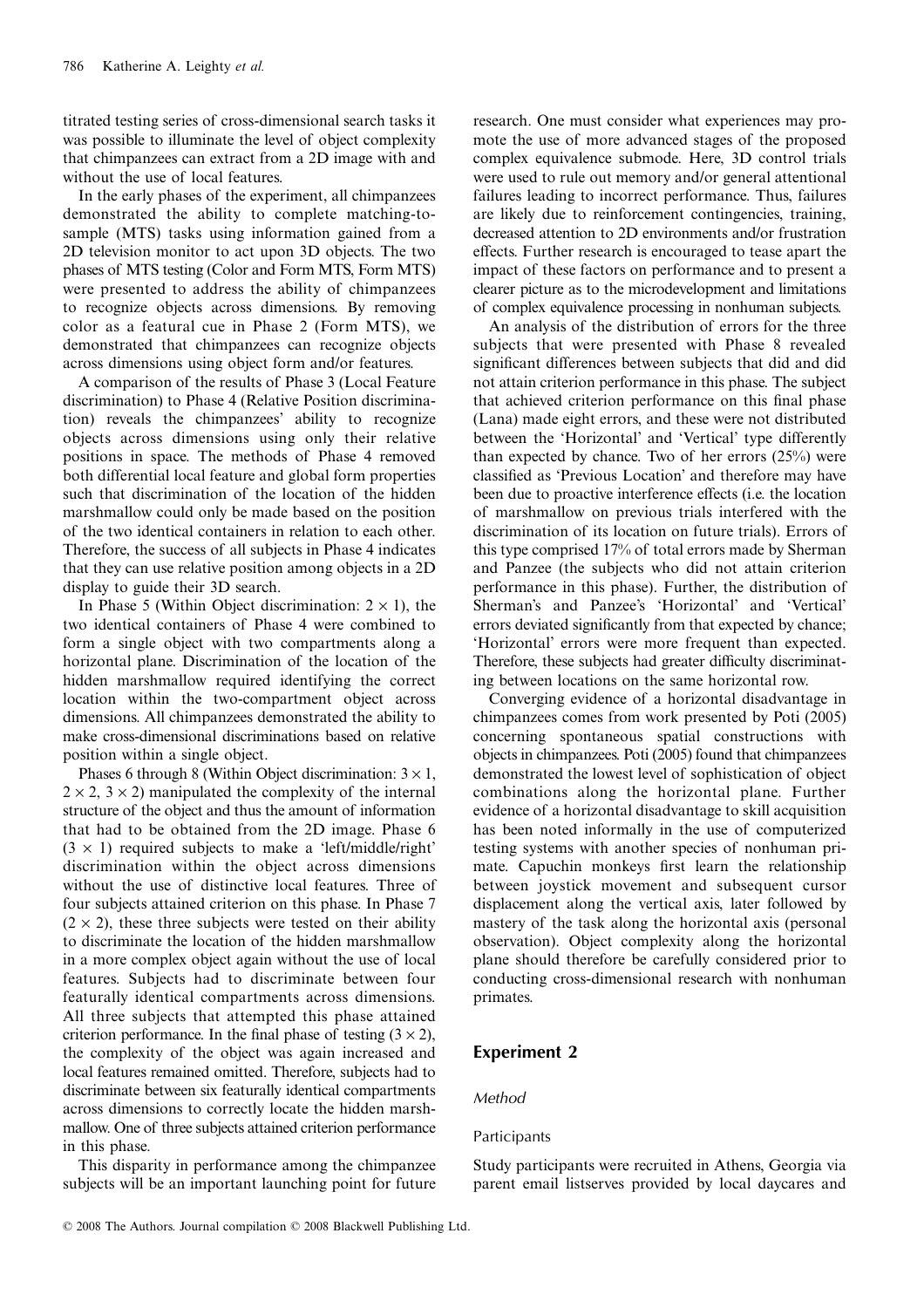

**Figure 3** *Testing setup for toddlers.*

notices in family housing dormitories at the University of Georgia and in Orlando, Florida via community listserves and newspaper advertisements. Participants were assigned to one of two study groups, 3-year-olds and 4-year-olds. The 3-year-old group was composed of six males and six females each within 30 days of their third birthday. The 4-year-old group was made up of three males and nine females each within 30 days of their fourth birthday. Participants were predominantly Caucasian and from middle-class families. Parents completed a brief questionnaire to ensure that all participants had normal or corrected to normal vision and previous experience viewing televised images.

#### Materials

Testing was conducted in  $2 \text{ m}^2$  of open floor space of the child's home. Identical experimental stimuli from Experiment 1 were used in this experiment with only slight modifications to the procedures. A cardboard partition  $(91.40 \text{ cm} \times 121.90 \text{ cm})$  was used to block the child's view of the 3D hiding events. Live images were captured using a Panasonic Hi-8 Camera and relayed to a 13″ Durabrand Color Television (see Figure 3).

#### Procedures

The participant was seated on the floor in front of the television monitor with experimenter 'A' (see Figure 3). Experimenter 'B' was positioned with the 3D experimental stimuli on the opposite side of the cardboard partition out of view of the child and experimenter 'A'. The video camera was positioned in front of the 3D experimental stimuli and sent a live image to the television screen. On each trial, experimenter 'B' would hide a small stuffed toy in the test object such that it was completely hidden from view as in Experiment 1. The child was instructed to view the actions of experimenter 'B' on the television and then Experimenter 'A' asked the child move around the opaque partition to side with the test objects. Experimenter 'B' called the child over and then asked the child to find the hidden toy.

All phases of testing were carried out using the same 3D stimuli and methods as in Experiment 1. To avoid biasing the choices of the participants, experimenter 'A' did not move to the test objects with the participant, and experimenter 'B' looked straight at the ground while the selection of the location was made. If the child found the hidden toy on the first choice he/she was allowed to carry the toy back to the television side of the partition and play with it prior to the initiation of the next trial.

Three-year-olds began the testing series with Phase 1 (Color and Form MTS) (see Figure 2a). To avoid redundancy, the 4-year-olds began the testing series with Phase 3 (Local Feature Discrimination) (see Figure 2c). To reduce the time demand on each participant's family as well as decrease testing fatigue, criterion performance for successful completion of a testing phase was altered from that used with chimpanzee subjects in Experiment 1. Criterion for human participants was defined as the production of the correct response on four consecutive trials within a single testing session. Upon successful completion of each testing phase the child was allowed to select a sticker from a sticker book. During each session a maximum of 10 trials per phase were administered. If criterion on a phase was not attained, this phase was administered during the next testing session. If the participant did not attain criterion on a phase after two test sessions (i.e. maximum of 20 trials) or no longer wished to participate, cross-dimensional testing was halted.

As in Experiment 1, 3D control trials were conducted to ensure that performance deficits in the cross-dimensional task were not due to memory or attentional failures. During these trials, the participant was presented with the phase of the task he/she could not complete in the cross-dimensional form. Participants directly viewed the experimenter hide the toy on one side of the partition (3D). The experimenter then moved the items to the opposite side of the partition and the participant would follow and make his/her choice of the location of the hidden item (3D). All participants attained criterion performance of four consecutive correct choices in the 3D control tests within five trials. At the completion of testing, each participant received a coloring book and certificate of participation.

#### *Results*

## Phase 1: Color and Form MTS

All 12 participants in the 3-year-old age group attained criterion performance on the cross-dimensional matchingto-sample procedure in which the correct stimulus could be identified by properties of color and form. The mean number of trials needed to attain this criterion was 5.00 (*SD* = 1.95) (see Table 4).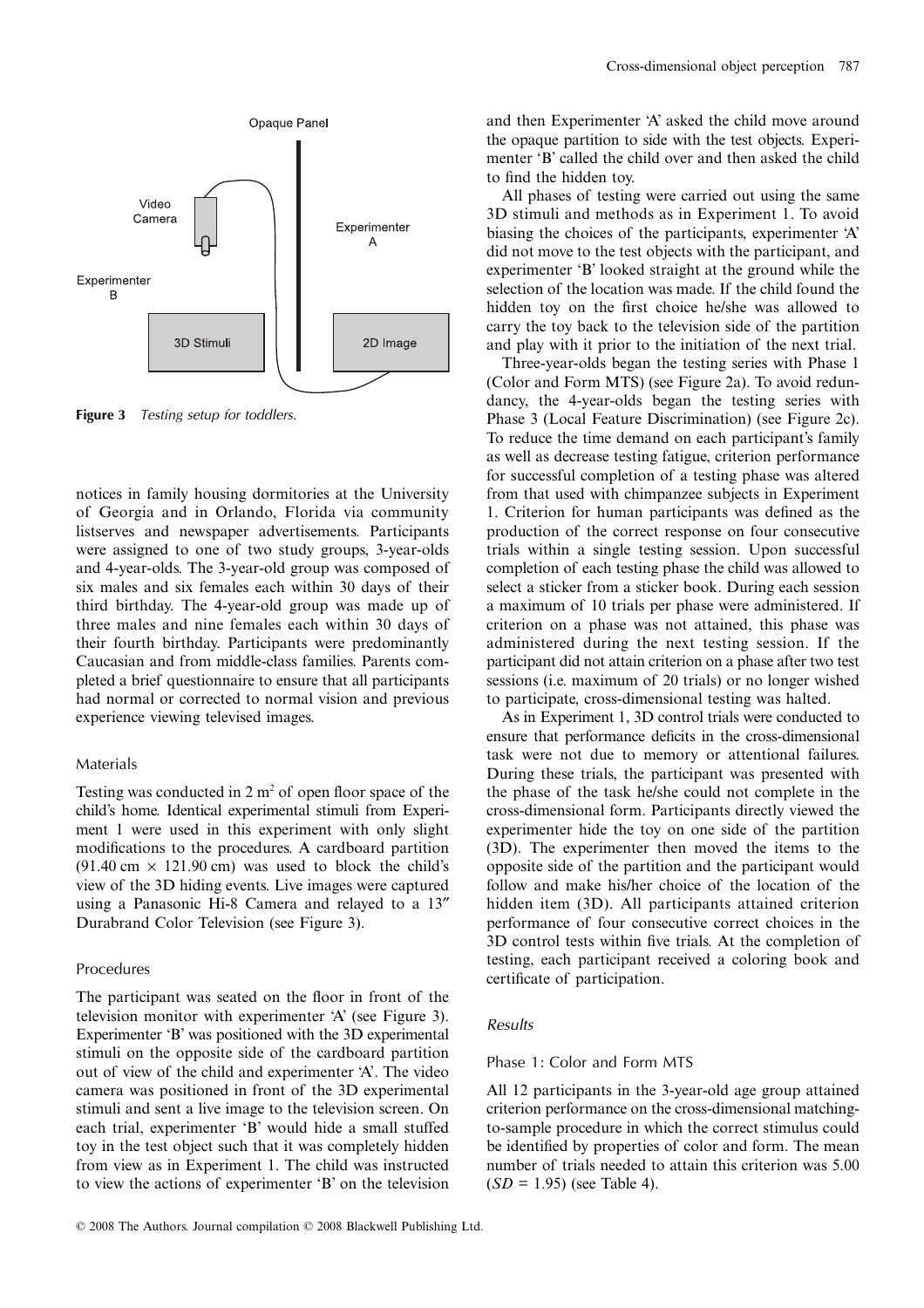|                                                 | Age groups                  |                    |
|-------------------------------------------------|-----------------------------|--------------------|
| Task                                            | 3 yr olds                   | 4 yr olds          |
| 1 Color and Form MTS                            | $5.00(SD = 1.95)$           | X                  |
| 2 Form MTS                                      | 4.70 $(SD = 1.06)$          | X                  |
| 3 Local Feature discrimination                  | 6.11 $(SD = 3.89)$          | $4.08(SD = 0.29)$  |
| 4 Relative Position discrimination              | $10.00$ ( <i>SD</i> = 0.00) | 4.42 $(SD = 1.00)$ |
| 5 Within Object discrimination $(2 \times 1)$   | <b>CNA</b>                  | $6.42(SD = 4.23)$  |
| 6 Within Object discrimination $(3 \times 1)$   | X                           | $6.50(SD = 3.09)$  |
| 7 Within Object discrimination ( $2 \times 2$ ) | X                           | 5.50 $(SD = 2.32)$ |
| 8 Within Object discrimination $(3 \times 2)$   | X                           | $6.75(SD = 4.22)$  |

**Table 4** *Mean number of trials presented to attain criterion performance\* in toddler groups*

CNA = Criterion Not Achieved.  $X =$  Phase Not Attempted.

\* Criterion Performance = Correct on 4 consecutive trials in single session.

Phase 2: Form MTS

Ten of the 12 participants in the 3-year-old age group attained criterion performance on the cross-dimensional match-to-sample procedure in which the correct stimulus could be identified by form properties alone. The mean number of trials needed to attain this criterion was 4.70 (*SD* = 1.06) (see Table 4).

#### Phase 3: Local Feature discrimination

This cross-dimensional discrimination procedure in which the correct stimulus could be identified by a distinctive local feature (i.e. circle or triangle) or its relative position (i.e. right or left) served as the first phase of testing for the 4-year-old group and the third testing phase for the 3-year-old group. Of the 10 participants from the 3-year-old group that attempted this task, nine attained criterion performance. The mean number of trials needed to attain criterion performance was 6.11  $(SD = 3.89)$  (see Table 4). All 12 of the participants from the 4-year-old group attained criterion performance. The mean number of trials to criterion among the 4-year-old group was 4.08 (*SD* = 0.29) (see Table 4).

# Phase 4: Relative Position discrimination

Nine of the 3-year-old participants and all 12 of the 4-year-old participants attempted this cross-dimensional discrimination procedure in which distinctive local features were removed and the correct object could be identified by its relative position only. Only one participant from the 3-year-old age group attained criterion performance in the cross-dimensional version of the task and did so in 10 trials (see Table 4). 3D control trials were conducted with the other eight 3-year-old participants and all were able to attain criterion performance in the first five trials presented. Subsequent cross-dimensional testing was therefore halted with these eight 3-year-old participants. Among the 4-year-old participants, all 12 reached criterion on the cross-dimensional form of this phase. The mean number of trials to criterion among the 4-year-old group was 4.42 (*SD* = 1.00) (see Table 4).

## Phase 5: Within Object discrimination  $- (2 \times 1)$

The one 3-year-old participant that attempted this testing phase did not attain criterion performance in the cross-dimensional form of the task, but did attain criterion performance in the 3D control phase in the first four trials presented. Subsequent cross-dimensional testing was therefore halted with this final 3-year-old participant. All 12 of the 4-year-old participants attained criterion performance in this phase. The mean number of trials to criterion among the 4-year-old group was  $6.42$  (*SD* = 4.23) (see Table 4).

Phases 6 to 8: Within Object discrimination –  $(3 \times 1)$ to  $(3 \times 2)$ 

All 12 of the 4-year-old participants attained criterion performance on Phases 6 through 8 of the cross-dimensional search task. The mean number of trials to criterion and standard deviation by phase is reported in Table 4. An analysis of errors in Phase 8 was not conducted as in Experiment 1 due to a lack of errors made by the participants.

# *Discussion*

Significant developmental differences in the ability to gain knowledge of an object's compositional structure from its 2D image were evident between the 3- and 4 year-old age groups. These findings demonstrate the importance of considering participant characteristics prior to conducting tasks using 2D stimuli. Previous findings suggest that young children comprehend the function and content of photographs and video displays at 30 months of age (DeLoache & Burns, 1994; Troseth & DeLoache, 1998). Findings from this series of tests imply that it is not until 4 years of age (i.e. 48 months) that children reliably gain knowledge of object structure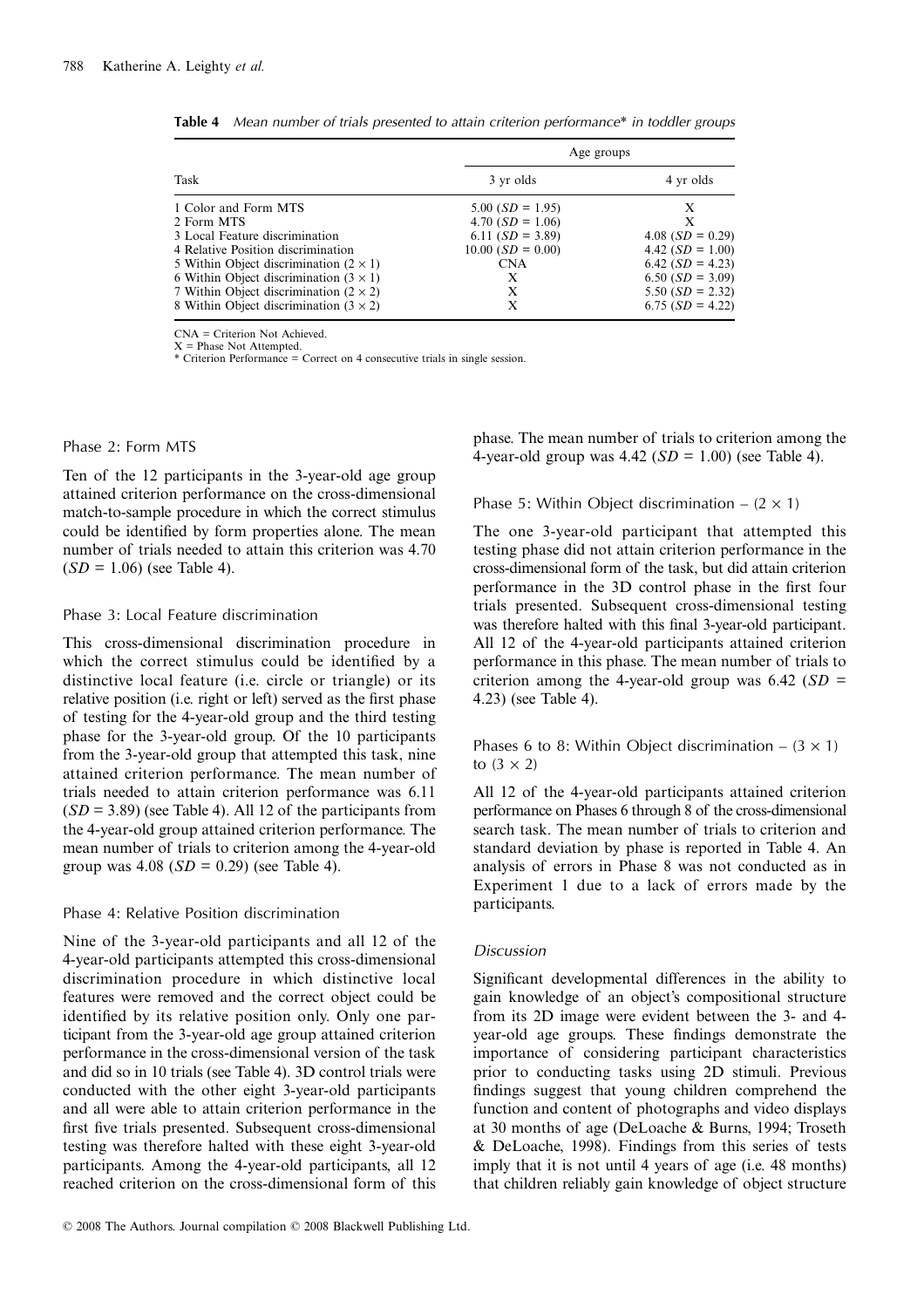from 2D depictions (i.e. operate in the proposed complex equivalence submode of 2D processing).

All 12 participants in the 4-year-old age group were presented with and attained criterion on Phase 3 (Local Feature Discrimination) through Phase 8 (Within Object Discrimination:  $3 \times 2$ ). These results demonstrate that 4-year-olds can view an object's 2D image and gain knowledge of that object to guide their actions in the 3D world without relying on distinctive local features. Additionally, the attainment of criterion performance on later phases of the testing series by all participants in this age group demonstrates that the ability to discriminate between featurally identical locations within a single object from information gained from its 2D image exists even when the object becomes increasingly complex structurally. Therefore, it is clear from these findings that 4-year-old children process 2D images using the proposed complex equivalence submode.

The results from the 3-year-old group are in sharp contrast with those of the 4-year-old group. All 3-yearolds attained criterion on Phase 1 (Color and Form MTS). Thus, at 3 years of age children are able to recognize an object from a 2D depiction using characteristics of color or form. Further, 10 of 12 participants presented with Phase 2 (Form MTS) attained criterion performance. These participants were therefore able to recognize an object across dimensions without the use of the characteristic of color. In Phase 3 (Local Feature Discrimination), nine of 10 3-year-old participants presented with the task attained criterion. Thus, these participants could discriminate between two globally identical containers using a single distinctive local feature (circle vs. triangle) or the relative position of the objects in space. When moved on to Phase 4 (Relative Position Discrimination), only one of the nine 3-year-olds achieved criterion performance. This suggests that most 3-year-old participants were relying on the distinctive local feature to identify objects across dimensions in Phase 3. The one participant that was able to attain criterion performance on Phase 4 when the distinctive local features were removed could not do so in Phase 5 when the two objects were combined to form a single unit. These results lead us to conclude that 3-year-olds are generally operating in the proposed featural equivalence submode of processing 2D depictions of 3D objects.

The developmental difference in performance leads one to consider what ontological experiences are taking place between the ages of 3 and 4 years that promote the use of the complex equivalence submode of processing 2D stimuli. As with the chimpanzee subjects, the 3D control trials presented in this study ruled out memory and general attentional deficits as the cause of failures in testing phases requiring processing of 2D stimuli in the complex equivalence submode by 3-year-old participants. We encourage future research to address the identification of experiences that promote relational knowledge such as that required to discriminate between featurally identical locations within an object across dimensions.

The findings of this study have important implications for research conducted using 2D stimuli in lieu of 3D objects, particularly in the area of object recognition. We advise caution when interpreting findings collected from such experiments with children less than 4 years of age, in that they appear to rely on distinctive local features to solve cross-dimensional tasks.

# **General discussion**

The findings of these two experiments help answer questions of internal validity that arise within the object recognition literature when 2D depictions are presented as stimuli in the place of 3D objects. From previous research on the perception of individual objects, it was unclear whether humans and nonhuman primate subjects completed such tasks by gaining knowledge of object structure from their 2D images or if they followed a response rule guided by local features across dimensions. In some cases it seemed as if subjects may have confused 2D and 3D items, demonstrated by trying to interact with an item depicted in two dimensions. That is, they could not distinguish between the two forms of presentation.

The current studies build upon a useful theoretical framework proposed by Fagot *et al.* (2000). These researchers proposed three modes of processing the relationship between 3D objects and their 2D images. Subjects may process these two forms independently, that is they may not perceive the representational relationship between the two. Subjects may confuse the 2D image and the 3D object in that they do not perceive there to be a difference between the two forms, demonstrated by attempts to interact with 2D depictions of objects in the same way as the 3D objects themselves. Finally, subjects may equate their perception from the 2D image with that of the 3D object. That is, they comprehend the symbolic relationship that exists between the 2D image and 3D object. We sought to demonstrate that the equivalence mode is composed of two submodes; featural and complex. In the featural equivalence submode, cross-dimensional tasks can be solved by following a response rule focused on distinctive local features. In the complex equivalence submode, knowledge of the object's global form and constituent structure is gained from the 2D depiction. This submode does not rely solely on local features and can be used to discriminate between relative positions within and between objects.

The results of the current studies demonstrate that the proposed submodes capture important individual differences in both humans and chimpanzees. Data from chimpanzee subjects revealed that all subjects were able to discriminate between identical locations within an object across dimensions without the use of distinctive local features. Additionally, no behaviors were observed that would lead one to suspect that the subject confused the 2D image and 3D object (i.e. reaching for the screen). These findings rule out chimpanzees' processing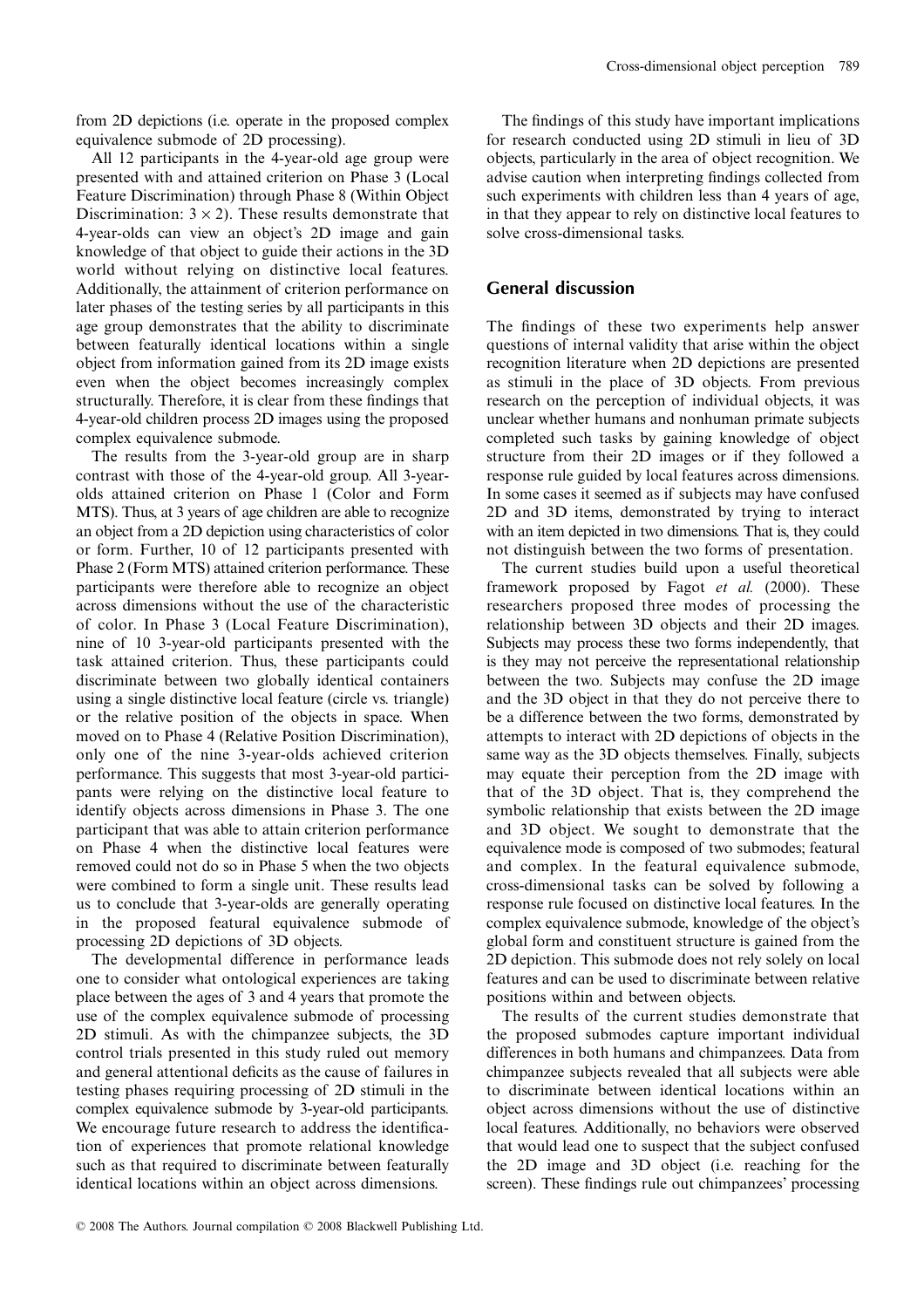|                                               | Experimental groups |                |             |  |  |
|-----------------------------------------------|---------------------|----------------|-------------|--|--|
| Task                                          | $Human - 3 yr$      | $Human - 4 yr$ | Chimpanzees |  |  |
| 1 Color and Form MTS                          | 12/12               | X              | 4/4         |  |  |
| 2 Form MTS                                    | 10/12               |                | 4/4         |  |  |
| 3 Local Feature discrimination                | 9/10                | 12/12          | 4/4         |  |  |
| 4 Relative Position discrimination            | 1/9                 | 12/12          | 4/4         |  |  |
| 5 Within Object discrimination $(2 \times 1)$ | 0/1                 | 12/12          | 4/4         |  |  |
| 6 Within Object discrimination $(3 \times 1)$ | Х                   | 12/12          | 3/4         |  |  |
| 7 Within Object discrimination $(2 \times 2)$ | Х                   | 12/12          | 3/3         |  |  |
| 8 Within Object discrimination $(3 \times 2)$ | X                   | 12/12          | 1/3         |  |  |

**Table 5** *Number of subjects that achieved criterion performance/number of subjects presented phase*

of the relationship between an object and its 2D depiction using the independence or confusion modes. Since the chimpanzees were able to attain criterion performance without the use of distinctive local features, the featural equivalence submode of processing can also be excluded. The chimpanzees in this study therefore appear to have been operating using the complex equivalence submode to varying degrees. One subject was able to use structural knowledge of the most complex object presented  $(3 \times 2)$ from its 2D depiction. Two chimpanzees attained criterion performance with the slightly less complex  $(2 \times 2)$  object, and the final subject was able to make left/right discriminations within a single  $(2 \times 1)$  object without the use of distinctive local features.

In contrast to the chimpanzees, 3-year-old human participants generally operated in the featural equivalence submode. That is, they demonstrated the ability to recognize globally distinct objects across dimensions, thus ruling out their use of the independence mode. No behaviors were observed from 3-year-old participants indicating that they were confusing the 2D image with the 3D objects (i.e. reaching for the toy on the TV screen), therefore ruling out the use of the confusion mode. While nine of 10 participants that were presented with Phase 3 (Local Feature Discrimination) were able to attain criterion, only one did so when the distinctive local features were removed in Phase 4 (Relative Position Discrimination). This participant was then unable to complete the task successfully when the two distinct hiding locations were combined to form a single object in Phase 5. These results suggest that 3-year-old participants generally match 2D images with 3D objects using the featural equivalence submode.

The performance of 4-year-old participants was in sharp contrast to that of the 3-year-old group. All 4 year-olds attained criterion performance on Phase 8 (Within Object Discrimination:  $3 \times 2$ ), demonstrating their ability to gain knowledge of the internal structure of an object from its 2D image without the use of local features. Thus, the 4-year-old group clearly operated cross-dimensionally using the complex equivalence submode. There is thus a significant developmental difference in the ability to use 2D images to act in the 3D world between the ages of 3 (featural equivalence) and 4 (complex equivalence). This finding suggests caution

when interpreting results of cross-dimensional research conducted with children younger than 4 years of age.

The performance of chimpanzees more closely resembles that of 4-year-olds (complex equivalence) than that of 3-year-old participants (featural equivalence) (see Table 5). While one chimpanzee used an advanced level of the complex equivalence submode to solve the final task presented here  $(3 \times 2)$ , lower levels of this mode of processing were found in the three other subjects. Thus, the chimpanzees demonstrated the capacity to utilize the complex equivalence submode to varying degrees in these object perception tasks. However, one should not assume that the most sophisticated form of this process is being utilized by all chimpanzee subjects in all situations.

The disparity that exists in the results of individual chimpanzee subjects and between the 3- and 4-year-old toddler groups leads to a number of questions for future research. First, we must address the types of experiences that afford learning to process 2D stimuli in the complex equivalence submode. Second, we should determine whether there are attentional demands that are specific to the 2D environment. Further, while a vast literature exists addressing the development of visuomotor skills in humans and nonhumans (e.g. locomotion, spatial and object knowledge, goal directed behavior), the theoretical frameworks used to study them are difficult to apply to 2D environments. Theories such as the ecological approach to perception proposed by Gibson (1986) rely on perceptual feedback from all sensory modalities for skill learning. In the 2D environment, perceptual feedback outside of the visual domain is absent and the visual cues are reduced. Thus, these environments afford quite different perceptual experiences. Therefore, the application of theories describing skill development in 3D does not accurately represent perceptual experiences within the 2D environment. Finally, the use of the 2D environment both in scientific investigation (2D stimulus displays) and everyday life (reading, television, video games, computers) is becoming increasingly prevalent. Thus, we encourage further discussion of these topics to strengthen links between developmental frameworks and studies of the perception of 2D stimuli and environments.

It is important to note that the 2D presentation used in this study was a live televised image. Because this televised image displayed motion, it provided additional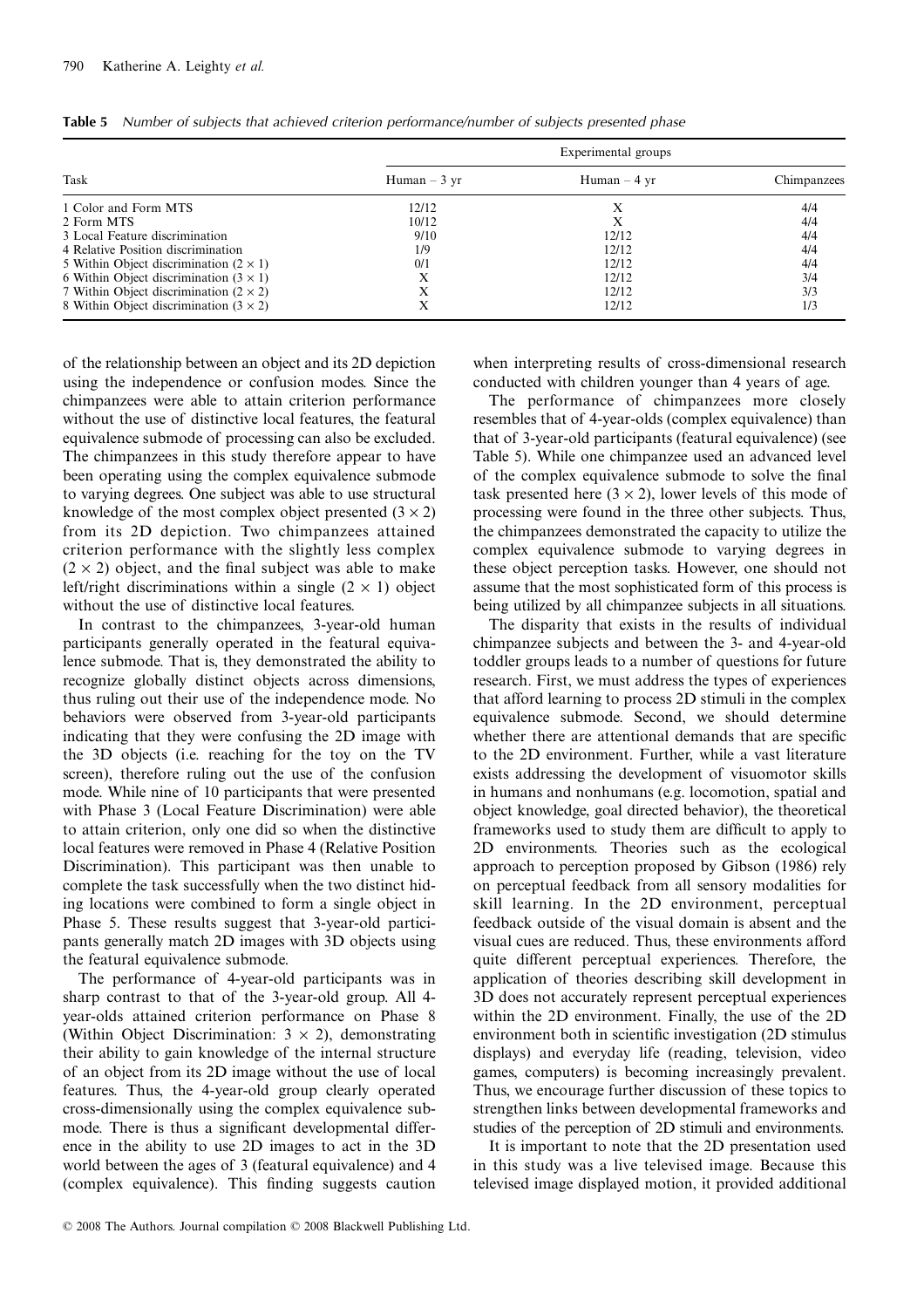3D cues that would not be present in a still photograph. Future research using this paradigm in conjunction with photographs will be necessary to determine the impact of 3D cues on performance. Further, the results of this study inform us of the subject's ability to use information from a 2D display to act in the 3D world along a single plane. That is, all discriminations in location were made within the same depth plane. The findings of Brown (1969) suggest that the perception of depth from 2D images may not develop until 6 years of age. The testing paradigm presented here could be altered to examine this ability developmentally and across species.

# **Acknowledgements**

This work was support by NIH grants HD-38051, MH-58855, HD-056352, a NIH pre-doctoral NRSA MH-070090, Sigma Xi, and a PEO Scholar's Award. The content is solely the responsibility of the authors and does not necessarily represent the official views of NIH. We would like to thank John Kelley, Sydney Felker, Dr Hika Kuroshima, and Dr Erin Riley for their assistance in data collection. Thanks to Dr James Brown, Dr Michael Beran, and anonymous reviewers for their theoretical insights and discussion of this research.

## **References**

- Bovet, D., & Vauclair, J. (1998). Functional categorization of objects and of their pictures in baboons (*Papio anubis*). *Learning and Motivation*, **29**, 309–322.
- Bovet, D., & Vauclair, J. (2000). Picture recognition in animals and humans. *Behavioural Brain Research*, **109**, 143–165.
- Boysen, S.T., & Berntson, G.G. (1986). Cardiac correlates of individual recognition in the chimpanzee (*Pan troglodytes*). *Journal of Comparative Psychology*, **100**, 321–324.
- Brakke, K.E., & Savage-Rumbaugh, E.S. (1995). The development of language skills in bonobo and chimpanzee – I. Comprehension. *Language and Communication*, **15**, 121–148.
- Brakke, K.E., & Savage-Rumbaugh, E.S. (1996). The development of language skills in Pan – II. Production. *Language and Communication*, **16**, 361–380.
- Brown, L.B. (1969). The 3D reconstruction of a 2D visual display. *The Journal of Genetic Psychology*, **115**, 257–262.
- Davenport, R.K., & Rogers, C.M. (1971). Perception of photographs by apes. *Behaviour*, **39**, 318–320.
- DeLoache, J.S. (2000). Dual representation and young children's use of scale models. *Child Development*, **71**, 329–338.
- DeLoache, J.S., & Burns, N.M. (1994). Early understanding of the representational function of pictures. *Cognition*, **52**, 83–110.
- DeLoache, J.S., Pierroutsakos, S.L., Uttal, D.H., Rosengren, K.S., & Gottlieb, A. (1998). Grasping the nature of pictures. *Psychological Science*, **9**, 205–210.
- Deregowski, J.B., Muldrow, E.S., & Muldrow, W.F. (1972). Pictorial recognition in a remote Ethiopian population. *Perception*, **1**, 417–425.
- Fagot, J., Martin-Malivel, J., & Dépy, D. (2000). Equivalence between objects and pictures. In J. Fagot (Ed.), *Picture*

*perception in animals* (pp. 295–320). Hove, East Sussex: Psychology Press.

- Gibson, J.J. (1986). *The ecological approach to visual perception*. Hillsdale, NJ: Lawrence Erlbaum Associates.
- Herzog, M., & Hopf, S. (1986). Recognition of visual pattern components in squirrel monkeys. *European Archives of Psychiatry and Neurological Sciences*, **236**, 10–16.
- Hopkins, W.D., Washburn, D.A., & Hyatt, C.W. (1996). Video-task acquisition by rhesus monkeys (*Macaca mulatta*) and chimpanzees (*Pan troglodytes*): a comparative analysis. *Primates*, **37**, 197–206.
- Kuhlmeier, V.A., & Boysen, S.T. (2001). The effect of response contingencies on scale model task performance by chimpanzees (*Pan troglodytes*). *Journal of Comparative Psychology*, **115**, 300–306.
- Kuhlmeier, V.A., Boysen, S.T., & Mukobi, K.L. (1999). Scalemodel comprehension by chimpanzees (*Pan troglodytes*). *Journal of Comparative Psychology*, **113**, 396–402.
- Kyes, R.C., Mayer, K., & Bunnell, B.N. (1992). Perception of stimuli presented as photographic slides in cynomolgus macaques (*Macaca fascicularis*). *Primates*, **33**, 407–412.
- Malone, D.R., Tolan, J.C., & Rogers, C.M. (1980). Crossmodal matching of objects and photographs in the monkey. *Neuropsychology*, **18**, 693–697.
- Martin-Malivel, J. (1998). Existe-t-il une équivalence entre l'objet et sa représentation photographique chez le babouin (*Papio papio*)? *Primatologie*, **1**, 249–268.
- Martin-Malivel, J., & Fagot, J. (2001). Cross-modal integration and conceptual categorization in baboons. *Behavioural Brain Research*, **122**, 209–213.
- Menzel, C.R. (2001). A chimpanzee's learning of real-world events through second-order signals. *American Journal of Primatology*, **54** (Suppl. 1), 100.
- Menzel, C.R. (2005). Progress in the study of chimpanzee recall and episodic memory. In H. Terrace & J. Metcalfe (Eds.), *The missing link in cognition: Origins of self-reflective consciousness* (pp. 188–224). New York: Oxford University Press.
- Menzel, E.W., Premack, D., & Woodruff, G. (1978). Map reading by chimpanzees. *Folia Primatologica*, **29**, 241–249.
- Menzel, E.W., Savage-Rumbaugh, E.S., & Lawson, J. (1985). Chimpanzee (*Pan troglodytes*) spatial problem solving with the use of mirrors and televised equivalents of mirrors. *Journal of Comparative Psychology*, **99**, 211–217.
- Miller, R.J. (1973). Cross-cultural research in the perception of pictorial materials. *Psychological Bulletin*, **80**, 135–150.
- Pierroutsakos, S.L., & DeLoache, J.S. (2003). Infants' manual exploration of pictorial objects varying in realism. *Infancy*, **4**, 141–156.
- Plimpton, E.H., Swartz, K.B., & Rosenblum, L.A. (1981). Responses of juvenile bonnet macaques to social stimuli presented through color videotapes. *Developmental Psychobiology*, **14**, 109–115.
- Poss, S.R. & Rochart, P. (2003). Referential understanding of videos in chimpanzees (*Pan troglodytes*), orangutans (*Pongo pygmaeus*), and children (*Homo sapiens*). *Journal of Comparative Psychology*, **117**, 420–428.
- Poti, P. (2005). Chimpanzees' constructional praxis (*Pan paniscus*, *P. troglodytes*). *Primates*, **46**, 103–113.
- Premack, D., & Woodruff G. (1978). Chimpanzee problemsolving: a test for comprehension. *Science*, **202**, 532–535.
- Reid, S.L., & Spetch, M.L. (1998). Perception of pictorial depth cues by pigeons. *Psychonomic Bulletin and Review*, **5**, 698–704.